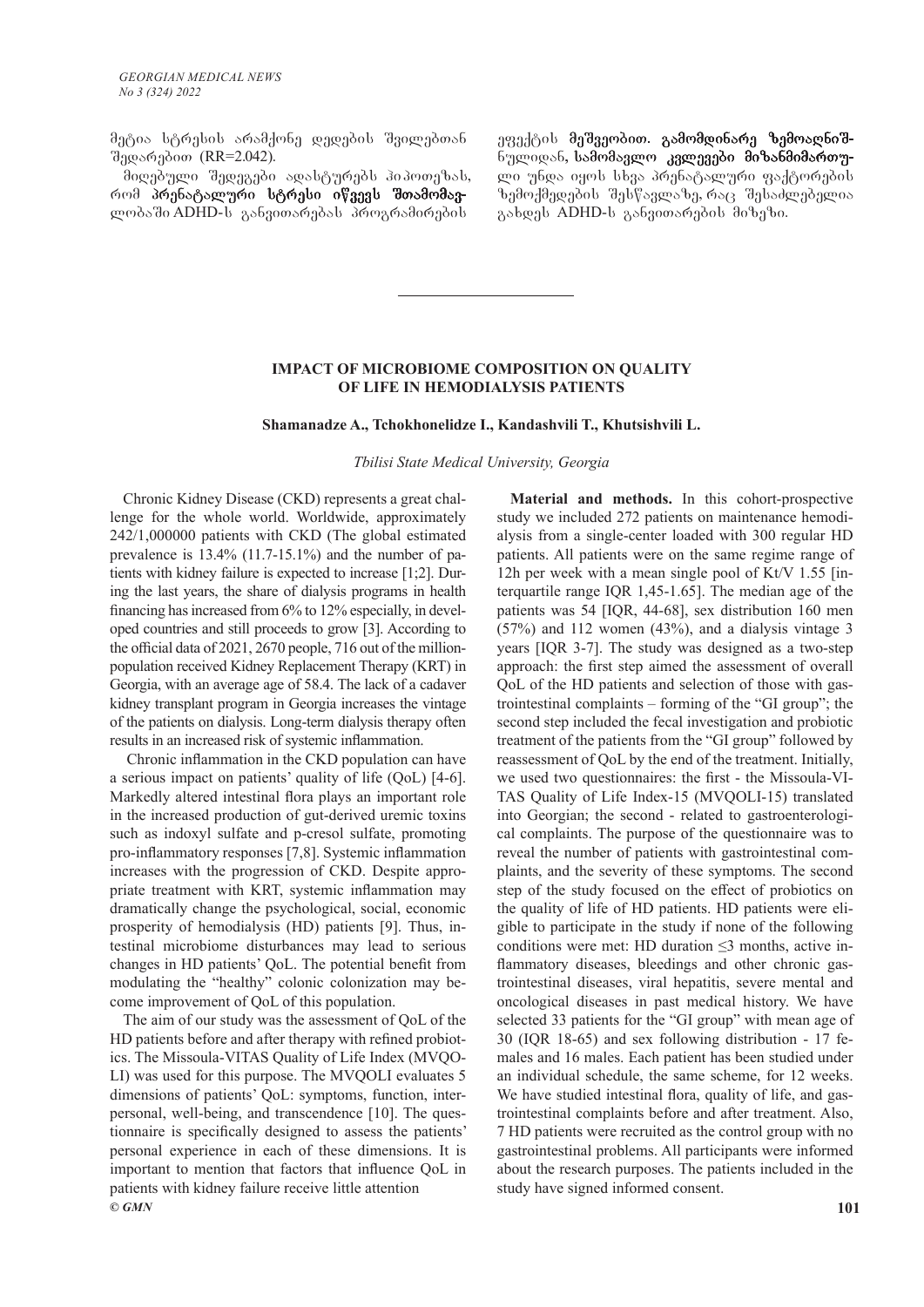We treated each patient with a probiotic containing L. acidophilus KB27, B. longum–KB31, and S. thermophilus KB19. 34. The daily dose was 80X10'9CFU. The patients were instructed to continue the same dosage during the following 12 weeks. Qualitative and quantitative data of colon microflora, characteristics of QoL, and gastrointestinal complaints were collected individually and underwent statistical processing. The fecal samples were analyzed using microbiological methods of plating, enumeration, and counting colonies on specific growth media. The statistical program SPSS was used to statistically process the results.

**Results and discussion.** On the general question of MVQOLI-15- How would you rate the overall quality of life? - 65% of HD patients' answer was "fair" (Table 1).

The dataset obtained by the GI questioner showed that most of the selected patients had various complaints (nausea, bloating, constipation, diarrhea) presenting with multiple levels of severity (mild -24%, severe-51% and moderate  $-35%$ ).

Before the start of the specific therapy with probiotics, it was found, that in 33 patients the intestinal flora contained reduced amounts of CFU of Bifidobacterium and Lactic acid bacteria. The other types of dysbiosis were also revealed (for example, the presents of hemolytic E coli and so on). In 15 samples, among 33, there was a low amount of CFU of Bifidobacterium. 22 samples contained a low amount of CFU of Lactobacillus.

Intestinal flora has not been completely restored in four cases after 12 weeks of the treatment. In 4 more patients, intestinal microbial content was not reassessed due to incomplete treatment (patients dropped out for a while after getting infected with covid-19). The Wilcoxon-Mann-Whitney UU test was used to test the null hypothesis, to find out differences between the two samples. As a result of a statistical study, the following values of the UUU criterion were obtained: Bifidobacteria - UU = 221, Lactic acid bacteria UU = 126, Enterococci - UU = 227,E. coli typical -  $UU = 254$ , The value of the UU criterion according to the table  $U0.05 = 314.39$  (95% probability), n = m  $= 29$ . In all cases, U U <U0.05, which confirms that the difference between two samples (pre- treatment and posttreatment) is significant (Table 2).

In 6 patients was positive result for hemolytic Escherichia coli (additional tests were performed to find out the genetic marker of hemolytic E coli.). After treatment with probiotics, in the repeated fecal samples, the bacteria were no longer observed. The value of the U criterion is 31, U and  $U0.05 = 13$ . The statistical difference between these two samples was insignificant. However, taking into account the significance of E. coli, the result achieved only by the use of probiotics should be considered as effective.

Correction of the microflora had a positive reflection on the patients' clinical condition. Almost all major symptoms diminished. According to the results obtained by the questionnaires, bloating, diarrhea, and the feeling of rapid fullness have been dramatically reduced. The opposite was observed in those with constipation and heartburn: patients reported only minor improvement but not significant. The latter can be explained by peculiarities related to HD treatment: recommended diet (lack of fiber-containing food), fluid restriction, high ultrafiltration rate, and some drugs often result in constipation in these patients.

A nonparametric method was used for determining the correlation coefficient (association coefficient) to find out the relationship between them. The research results were presented in the form (2X2) of a row table, according to which the value of the  $\chi^2$  criterion was determined by a significance level  $\alpha$  = 0.05 (95% probability) and a degree of freedom  $y = 1$  (equal to 3.84). As a result of statistical processing, the following values of the  $\chi^2$  criterion were obtained: Diarrhea -  $\chi^2 = 17,19$ ; Constipation -  $\chi^2 =$ 9.27; feeling of rapid fullness -  $\chi^2$  = 12.68 Heartburn -  $\chi^2$ = 2.21; Bloating-  $\chi^2$  = 44.2 Nausea -  $\chi^2$  = 0.54. Statistical studies have shown that the significance of the  $\chi^2$  criterion for the incidence of diarrhea, constipation, feeling of rapid fullness, and bloating before and after treatment is  $\chi^2 > \chi^2$  0.05: 1, i.e. The null hypothesis is rejected, and a

| Overall QoL (How would you rate overall quality of life?) | frequency | $\frac{6}{10}$ |
|-----------------------------------------------------------|-----------|----------------|
| worst possible                                            | 14        | 5.53           |
| Poor                                                      | 62        | 24.51          |
| Fair                                                      | 166       | 65.61          |
| Good                                                      |           | 4.35           |
| best possible                                             |           | 0.00           |

*Table 1. Self-assessment of QoL by HD patients (total 253 patients)* 

| Table 2. Mann–Whitney U test results |                            |             |  |
|--------------------------------------|----------------------------|-------------|--|
|                                      | <b>Mann–Whitney U test</b> |             |  |
| Bifidobacteria                       | $UU = 221$                 | U < U(0.05, |  |
| Lactic acid bacteria                 | $UU = 126$                 | U < U(0.05, |  |
| Enterococci                          | $UU = 227$                 | U < U(0.05, |  |
| E. coli typical                      | $UU = 254$                 | U < U(0.05, |  |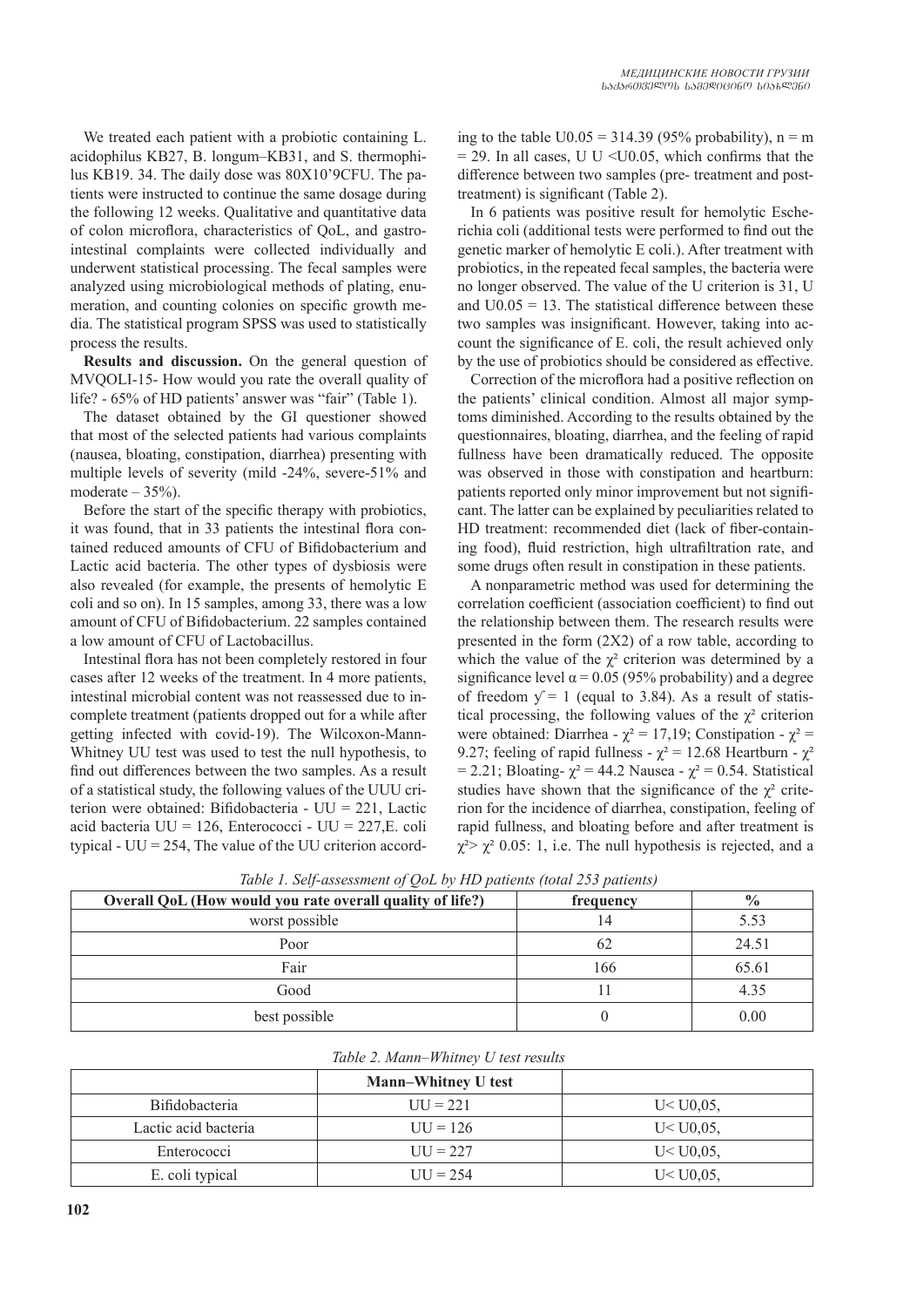difference between the two is likely. As for the significance of the  $\chi^2$  test for indicators of heartburn and nausea,  $\chi^2$  <  $\chi^2$  0.05: 1, that is, the difference between these two options is not significant. Based on the obtained results, it can be concluded that this treatment is effective for the relief of symptoms such as diarrhea, rapid fullness, bloating, and a little bit less effective for constipation.

The MVQOLI-15 questionnaire before the treatment showed an average score of 14 [SD 2.47, IQR 10 to 20.7]. After treatment, all patients filled out the same questionnaire again. The total average MVQOLI-15score was 17 (SD 2.53). The "GI group" study average score was less than the total average MVQOLI-15 score obtained from 253 HD patients (16.4 (SD 2.8)). It confirms the worth QoL of these patients. With the Wilcoxon-Mann-Whitney formula, UU criterion values were obtained:  $U = 297.5$ ,  $U0.0 = 453.5$  (95% probability) n = m = 33. Statistical studies have shown that the difference between the two clinical conditions (before and after treatment) is significant, and the effectiveness of treatment is obvious.

The disturbances of the normal gut microbiome have been recognized in the pathogenesis of various chronic diseases. Among them the most important are obesity [11], diabetes [12] and liver cirrhosis [13]. The role of the gut microbiome in CKD has been gradually increased. The intestinal barrier plays significant role in the pathogenesis of uremia as well. A lot of evidence proved that in CKD intestinal barrier is disrupted: high blood urea levels cause an influx of circulating urea into the gut; this leads to translocation of bacteria-derived uremic toxins into the systemic circulation and causes inflammation and leukocyte stimulation [14-16]. Endotoxemia is often developed in patients with uremia without clinically revealed infections. Intestinal flora may have become the source of endotoxin production [18].

In a prospective observational study of 268 patients with CKD, Wu and colleagues [19] found the baseline concentration of indoxyl sulfate to be predictive of CKD progression [20,21]. Meijers and colleagues measured p-cresol levels in 499 patients with mild-to-moderate CKD and showed that p-cresol sulfate levels increased with decreasing estimated glomerular filtration rate (GFR) [22-25].

This study aimed to investigate changes of QoL in HD patients through the correction of intestinal microflora. For this purpose, certain probiotics were prescribed during the 12 weeks among single-center hemodialysis (HD) patients. Our study observed the change in gut microbiota and QoL in HD patients, which was consistent with a lot of literature [26-29]. Factors that are associated with CKD may play a role in the promotion of gut microbiota imbalance, such as increasing intestinal uremic toxin availability, metabolic acidosis, intestinal wall edema, and reducing colonic passage and digestive capacity [15,30]. Pharmacological therapies (e.g., antibiotics and iron delivery) may also influence gut microflora dysbiosis [31].

The HD therapy has a significant impact on the gut microbiota in patients with kidney failure. Toxin accumulation, strict dietary restrictions, dialysis catheter intervention, and some other reasons, could damage intestinal microenvironments, promote pathogenic bacterial growth, and inhibit the growth of beneficial bacteria. The findings given in the literature can be explained as follows: Firstly, the reduction of visceral blood flow under the compensatory mechanism of HD maintaining hemodynamic stability during ultrafiltration may cause intestinal hypoperfusion, which disrupts intestinal barriers and increases the risk for bacterial translocation [32]. Secondly, gastrointestinal micro-bleeds induced by systemic anticoagulation therapies during HD treatments, in combination with uremic platelet dysfunction, may impair gut epithelial barrier structures and functions [15]. Lastly, it has been shown that diet plays a role in regulating the composition and metabolic activity of the human gut microbiota [33].

The therapeutic use of probiotics, prebiotics, and synbiotics is an area of increasing interest among renal healthcare professionals. Based on the data available in the literature, we can conclude that correction of the intestinal flora may have great benefits: bacteria belonging to the Lactobacillus and Bifidobacterium, may decrease blood urea nitrogen, and ammonia levels and plasma concentrations of p-cresol and indoxyl sulfate. Another benefit described after the use of probiotics is that increased strains of bifidobacteria populations have a significant effect on the intestinal mucosal barrier [23], that also helps to decrease several inflammatory cytokine and endotoxin concentrations and increase serum levels of anti-inflammatory IL-10 [34]. A little less significant tendencies were observed in white blood cell count, CRP, total indoxyl glucuronide, uremic toxins, markers of oxidative stress, and quality of life measures.

According to the questionnaire MWQOLI used in our study, all HD patients consider their illness as having a chronic cause, and in most cases, they accept the reality quite well [35]. However, the negative impact of the disease on patients' personal lives is considerable [36]. The answers collected by the both questionnaires showed, that the QoL of HD patients is low and nearly all of them have at least one GI problem.

This study has shown a significant association between dysbiosis and QoL. Our data revealed that the gut microbiota was altered in those HD patients, who have severe gastrointestinal complaints. All of them had low QoL. After treatment with probiotic the gut microbiomes and gastrointestinal complaints significantly improved. In turn that positively affected the quality of life.

Despite the promising results of our study, there are several weaknesses: the sample size was relatively limited, therefore, further studies with extended numbers are needed; all participants were enlisted from one center, which shared a limited geographical area. Our study did not estimate patients' drug intake or diets.

**Conclusion.** This study shows the impact of dysbiosis on Qol in the population of patients on HD. Correction of intestinal flora in hemodialysis patients improves the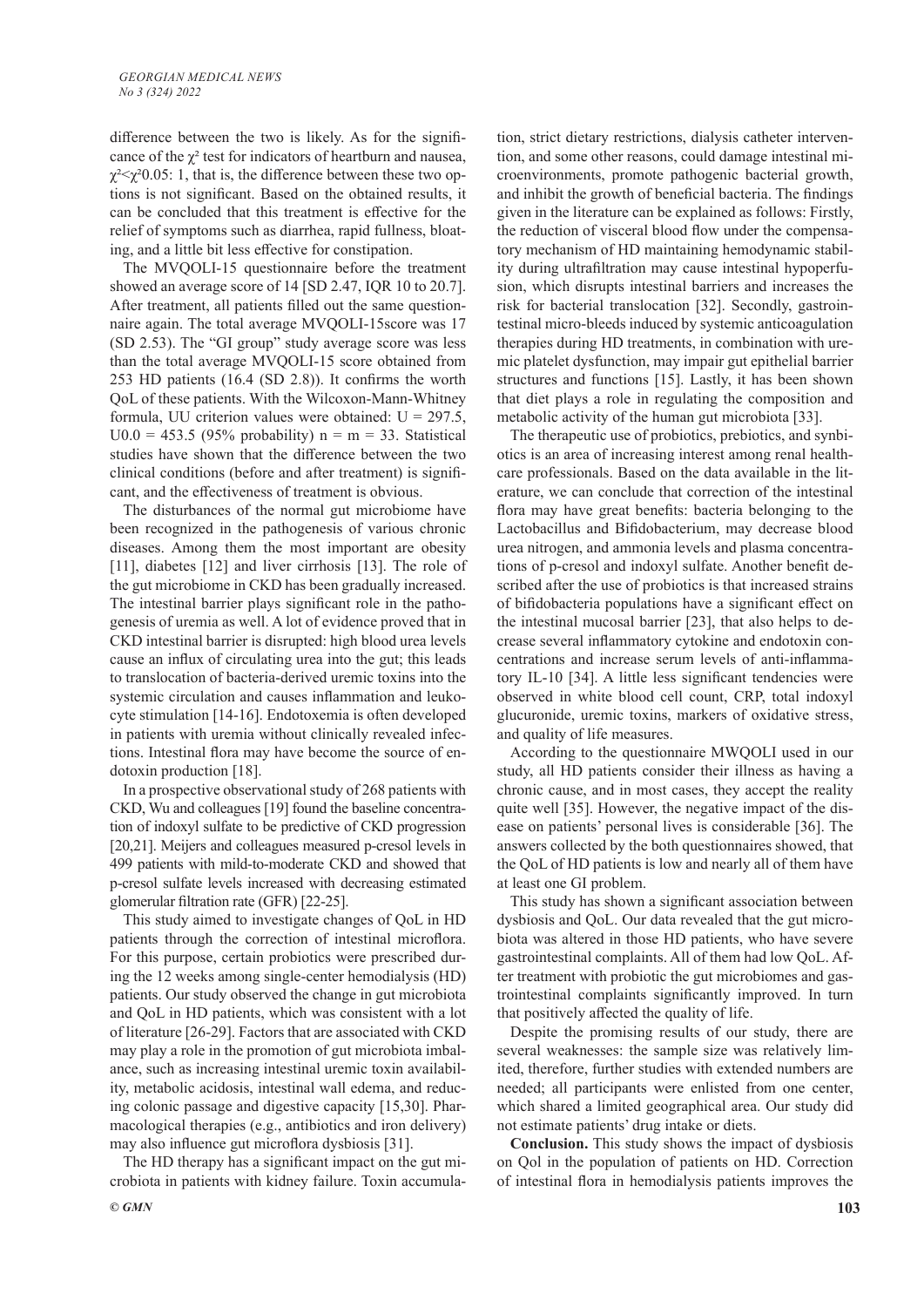quality of their lives. The use of probiotics has revealed a significant effect on some gastrointestinal complaints, such as meteorism, diarrhea, and fulness. For correction of microflora, it is recommended to use probiotics containing L. acidophilus, B. longum and S. Thermophilus for a long period of at least 12 weeks. It is necessary to conduct larger studies of higher methodological quality for further assessment of the impact of dysbiosis on QoL in hemodialysis patients.

# **REFERENCES**

1. Lv JC, Zhang LX. Prevalence and Disease Burden of Chronic Kidney Disease. Adv Exp Med Biol. 2019;1165:3-15. doi: 10.1007/978-981-13-8871-2\_1. PMID: 31399958.

2. Hill NR, Fatoba ST, Oke JL, et al. Global prevalence of chronic kidney disease–a systematic review and metaanalysis. // PLoS One. 2016;11(7):e0158765.

3. Couser WG, Remuzzi G, Mendis S, Tonelli M. The contribution of chronic kidney disease to the global burden of major noncommunicable diseases. // Kidney Int. 2011 Dec;80(12):1258-70. doi: 10.1038/ki.2011.368. Epub 2011 Oct 12.

4. Hasan LM, Shaheen DAH, El Kannishy GAH, Sayed-Ahmed NAH, Abd El Wahab AM. Is health-related quality of life associated with adequacy of hemodialysis in chronic kidney disease patients? BMC Nephrol. 2021 Oct 7;22(1):334. doi: 10.1186/s12882-021-02539-z. PMID: 34620098; PMCID: PMC8499489.

5. Makusidi M, Liman H, Yakubu A, Isah M, Abdullahi S, Chijioke A.: Hemodialysis performance and outcomes among end stage renal disease patients from Sokoto, North-Western Nigeria. // Indian J Nephrol. 2014;24(2):82 6. Dimova R, Keskinova D, Tzekov V, Ginova-Noncheva G. Health-related quality of life in end-stage renal disease patients, using the Missoula-Vitas quality of life index: a multicenter study. // Med Pharm Rep. 2019 Oct;92(4):374- 381. doi: 10.15386/mpr-1320. Epub 2019 Oct 25. PMID: 31750438; PMCID: PMC6853037.

7. Graboski AL, Redinbo MR. Gut-Derived Protein-Bound Uremic Toxins. // Toxins (Basel). 2020 Sep 11;12(9):590. doi: 10.3390/toxins12090590. PMID: 32932981; PMCID: PMC7551879.

8. Rossi M, Johnson DW, Xu H, Carrero JJ, Pascoe E, French C, Campbell KL. Dietary protein-fiber ratio associates with circulating levels of indoxyl sulfate and pcresyl sulfate in chronic kidney disease patients. // Nutr Metab Cardiovasc Dis. 2015 Sep;25(9):860-865. doi: 10.1016/j.numecd.2015.03.015. Epub 2015 Apr 9. PMID: 26026209.

9. Bayat A, Kazemi R, Toghiani A, Mohebi B, Tabatabaee MN, Adibi N. Psychological evaluation in hemodialysis patients. // J Pak Med Assoc. 2012 Mar;62(3 Suppl 2):S1- 5. PMID: 22768447.

10. Byock and Merriman: The Missoula-VITAS Quality of Life Index (MVQOLI)© An outcome measure for palliative care // Guide to Using the MVQOLI - Palliative Medicine 1998; 12: 231–244.

11. Aoun A, Darwish F, Hamod N. The Influence of the Gut Microbiome on Obesity in Adults and the Role of Probiotics, Prebiotics, and Synbiotics for Weight Loss. // Prev Nutr Food Sci. 2020 Jun 30;25(2):113-123. doi: 10.3746/pnf.2020.25.2.113. PMID: 32676461; PMCID: PMC7333005.

12. Li WZ, Stirling K, Yang JJ, Zhang L. Gut microbiota and diabetes: From correlation to causality and mechanism. // World J Diabetes. 2020 Jul 15;11(7):293-308. doi: 10.4239/wjd.v11.i7.293. PMID: 32843932; PMCID: PMC7415231.

13. Bajaj JS. Altered Microbiota in Cirrhosis and Its Relationship to the Development of Infection. // Clin Liver Dis (Hoboken). 2019 Oct 9;14(3):107-111. doi: 10.1002/ cld.827. PMID: 31632660; PMCID: PMC6784803.

14. Glorieux G, Gryp T, Perna A. Gut-Derived Metabolites and Their Role in Immune Dysfunction in Chronic Kidney Disease. // Toxins (Basel). 2020 Apr 11;12(4):245. doi: 10.3390/toxins12040245. PMID: 32290429; PM-CID: PMC7232434.

15. Lau WL, Kalantar-Zadeh K, Vaziri ND. The Gut as a Source of Inflammation in Chronic Kidney Disease. // Nephron. 2015;130(2):92-8. doi: 10.1159/000381990. Epub 2015 May 9. PMID: 25967288; PMCID: PMC4485546.

16. Ramezani A, Raj DS. The gut microbiome, kidney disease, and targeted interventions. J Am Soc Nephrol. 2014 Apr;25(4):657-70. doi: 10.1681/ASN.2013080905. Epub 2013 Nov 14. PMID: 24231662; PMCID: PMC3968507. 17. Hsu CC, Wei TS, Huang CC, Chen YM. Endotoxemia is associated with acute coronary syndrome in patients with end stage kidney disease. // BMC Nephrol. 2017 Jul 12;18(1):235. doi: 10.1186/s12882-017-0652-0. PMID: 28701158; PMCID: PMC5508664.

18. Wu IW, Hsu KH, Lee CC, Sun CY, Hsu HJ, Tsai CJ, Tzen CY, Wang YC, Lin CY, Wu MS. p-Cresyl sulphate and indoxyl sulphate predict progression of chronic kidney disease. // Nephrol Dial Transplant. 2011 Mar;26(3):938- 47. doi: 10.1093/ndt/gfq580. Epub 2010 Sep 29. PMID: 20884620; PMCID: PMC3042976.

19. Lin CJ, Wu V, Wu PC, Wu CJ. Meta-Analysis of the Associations of p-Cresyl Sulfate (PCS) and Indoxyl Sulfate (IS) with Cardiovascular Events and All-Cause Mortality in Patients with Chronic Renal Failure. // PLoS One. 2015 Jul 14;10(7):e0132589. doi: 10.1371/journal. pone.0132589. PMID: 26173073; PMCID: PMC4501756. 20. Meyer TW, Hostetter TH. Uremic solutes from colon microbes. // Kidney Int. 2012;81: 949–954. pmid:22318422

21. Poesen R, Evenepoel P, de Loor H, Kuypers D, Augustijns P, Meijers B. Metabolism, Protein Binding, and Renal Clearance of Microbiota-Derived p-Cresol in Patients with CKD. // Clin J Am Soc Nephrol. 2016 Jul 7;11(7):1136-44. doi: 10.2215/CJN.00160116. Epub 2016 Apr 15. PMID: 27084876; PMCID: PMC4934829.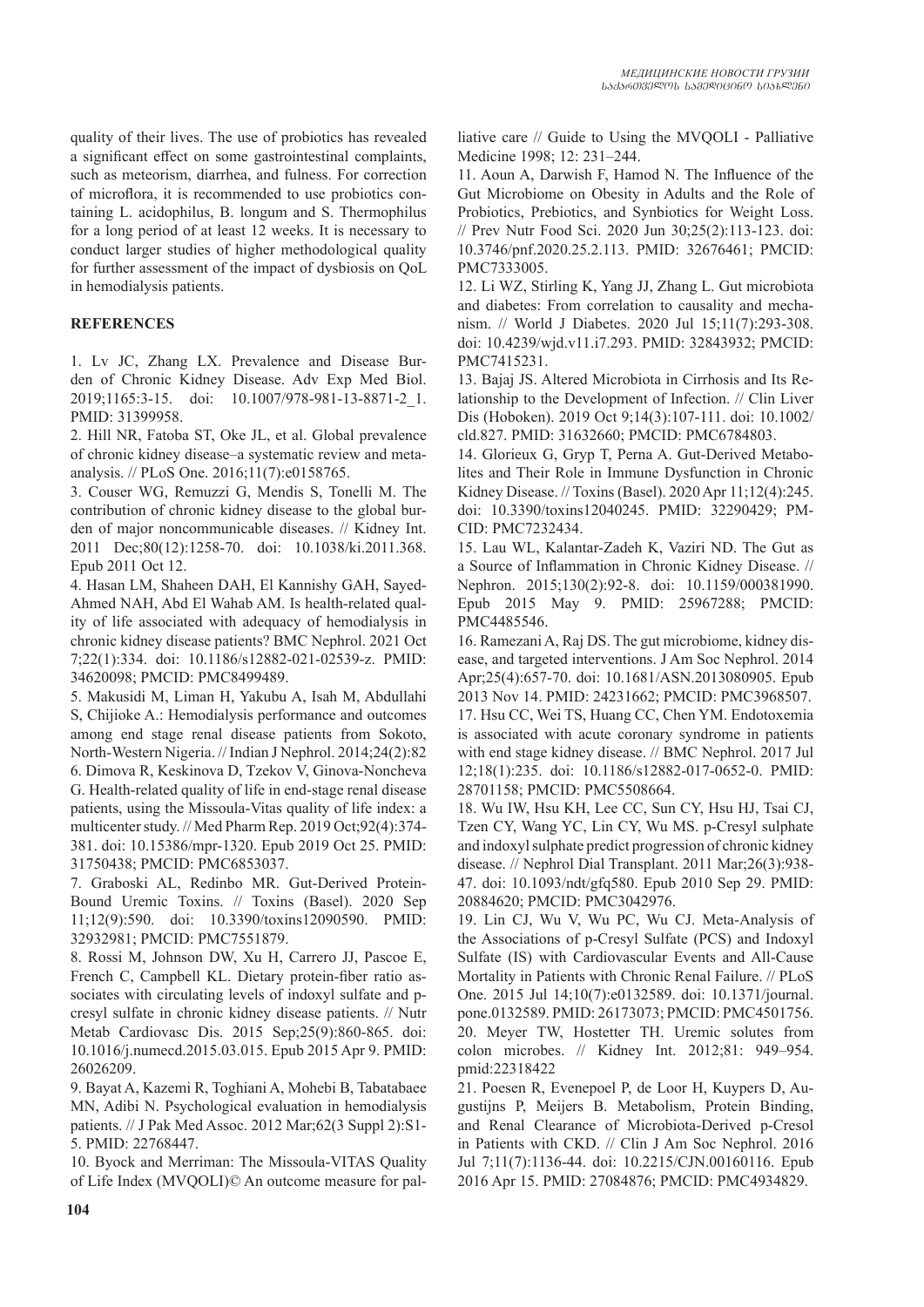22. Meijers BK, De Loor H, Bammens B, Verbeke K, Vanrenterghem Y, Evenepoel P. p-Cresyl sulfate and indoxyl sulfate in hemodialysis patients. Clin J Am Soc Nephrol. 2009 Dec;4(12):1932-8. doi: 10.2215/ CJN.02940509. Epub 2009 Oct 15. PMID: 19833905; PMCID: PMC2798868.

23. Viaene L, Annaert P, de Loor H, Poesen R, Evenepoel P, Meijers B. Albumin is the main plasma binding protein for indoxyl sulfate and p-cresyl sulfate. Biopharm Drug Dispos. 2013 Apr;34(3):165-75. doi: 10.1002/bdd.1834. Epub 2013 Jan 24. PMID: 23300093.

24. Lin CJ, Chen HH, Pan CF, Chuang CK, Wang TJ, Sun FJ, Wu CJ. p-Cresylsulfate and indoxyl sulfate level at different stages of chronic kidney disease. // J Clin Lab Anal. 2011;25(3):191-7. doi: 10.1002/jcla.20456. PMID: 21567467; PMCID: PMC6647585.

25. Huang ST, Shu KH, Cheng CH, Wu MJ, Yu TM, Chuang YW, Chen CH. Serum total p-cresol and indoxyl sulfate correlated with stage of chronic kidney disease in renal transplant recipients. // Transplant Proc. 2012 Apr;44(3):621-4. doi: 10.1016/j.transproceed.2011.11.023. PMID: 22483453.

26. Soleimani A, Zarrati Mojarrad M, Bahmani F, Taghizadeh M, Ramezani M, Tajabadi-Ebrahimi M, Jafari P, Esmaillzadeh A, Asemi Z. Probiotic supplementation in diabetic hemodialysis patients has beneficial metabolic effects. Kidney Int. 2017 Feb;91(2):435-442. doi: 10.1016/j.kint.2016.09.040. Epub 2016 Dec 4. PMID: 27927601.

27. Koppe L, Mafra D, Fouque D. Probiotics and chronic kidney disease. Kidney Int. 2015 Nov;88(5):958-66. doi: 10.1038/ki.2015.255. Epub 2015 Sep 16. PMID: 26376131.

28. Wang IK, Wu YY, Yang YF, Ting IW, Lin CC, Yen TH, Chen JH, Wang CH, Huang CC, Lin HC. The effect of probiotics on serum levels of cytokine and endotoxin in peritoneal dialysis patients: a randomised, double-blind, placebo-controlled trial. Benef Microbes. 2015;6(4):423- 30. doi: 10.3920/BM2014.0088. Epub 2015 Feb 12. PMID: 25609654.

29. Natarajan R, Pechenyak B, Vyas U, Ranganathan P, Weinberg A, Liang P, Mallappallil MC, Norin AJ, Friedman EA, Saggi SJ. Randomized controlled trial of strain-specific probiotic formulation (Renadyl) in dialysis patients. Biomed Res Int. 2014;2014:568571. doi: 10.1155/2014/568571. Epub 2014 Jul 24. PMID: 25147806; PMCID: PMC4132402.

30. Rysz J, Franczyk B, Ławiński J, Olszewski R, Ciałkowska-Rysz A, Gluba-Brzózka A. The Impact of CKD on Uremic Toxins and Gut Microbiota. Toxins (Basel). 2021 Mar 31;13(4):252. doi: 10.3390/toxins13040252. PMID: 33807343; PMCID: PMC8067083. 31. Luo D, Zhao W, Lin Z, Wu J, Lin H, Li Y, Song J, Zhang J, Peng H. The Effects of Hemodialysis and Peritoneal Dialysis on the Gut Microbiota of End-Stage Renal Disease Patients, and the Relationship Between Gut Microbiota and Patient Prognoses. // Front Cell Infect Microbiol. 2021 Mar 23;11:579386. doi: 10.3389/fcimb.2021.579386. PMID: 33834002; PMCID: PMC8021868.

32. Stadlbauer V, Horvath A, Ribitsch W, Schmerböck B, Schilcher G, Lemesch S, Stiegler P, Rosenkranz AR, Fickert P, Leber B. Structural and functional differences in gut microbiome composition in patients undergoing haemodialysis or peritoneal dialysis. Sci Rep. 2017 Nov 15;7(1):15601. doi: 10.1038/s41598-017-15650-9. Erratum in: Sci Rep. 2019 Jun 6;9(1):8522. PMID: 29142271; PMCID: PMC5688134.

33. Conlon MA, Bird AR. The impact of diet and lifestyle on gut microbiota and human health. Nutrients. 2014 Dec 24;7(1):17-44. doi: 10.3390/nu7010017. PMID: 25545101; PMCID: PMC4303825.

34. Wang IK, Wu YY, Yang YF, Ting IW, Lin CC, Yen TH, Chen JH, Wang CH, Huang CC, Lin HC. The effect of probiotics on serum levels of cytokine and endotoxin in peritoneal dialysis patients: a randomised, double-blind, placebo-controlled trial. // Benef Microbes. 2015;6(4):423-30. doi: 10.3920/BM2014.0088. Epub 2015 Feb 12. PMID: 25609654.

35. Megari K. Quality of Life in Chronic Disease Patients. Health Psychol Res. 2013 Sep 23;1(3):e27. doi: 10.4081/ hpr.2013.e27. PMID: 26973912; PMCID: PMC4768563. 36. Griffin KW, Wadhwa NK, Friend R, Suh H, Howell N, Cabralda T, Jao E, Hatchett L, Eitel PE. Comparison of quality of life in hemodialysis and peritoneal dialysis patients. Adv Perit Dial. 1994;10:104-8. PMID: 7999804.

## **SUMMARY**

# **IMPACT OF MICROBIOME COMPOSITION ON QUALITY OF LIFE IN HEMODIALYSIS PA-TIENTS**

## **Shamanadze A., Tchokhonelidze I., Kandashvili T., Khutsishvili L.**

## *Tbilisi State Medical University, Georgia*

Accumulating evidence showed that chronic inflammation is a risk factor for increased cardiovascular mortality in the population with Kidney Failure (KF) remaining on Kidney Replacement Therapy (KRT). The gut microbiome is altered in patients with Chronic Kidney Disease (CKD) and is one of the major sources of chronic inflammation. Uremic gut microbiome may have serious effects on patients' quality of life (QoL) and, especially, on their psychological, social, and economic prosperity. Factors that influence health-related quality of life (HRQOL) in patients with ESRD have received little attention**.** 

Aim **-** this study aimed to investigate changes of QOL in HD patients by the correction of intestinal microflora.

The sample study consisted of 33 HD patients (age 18-75) from "The clinical center for development of nephrology". Data was collected through the completion of a specially designed questionnaire. For assessment of Qo